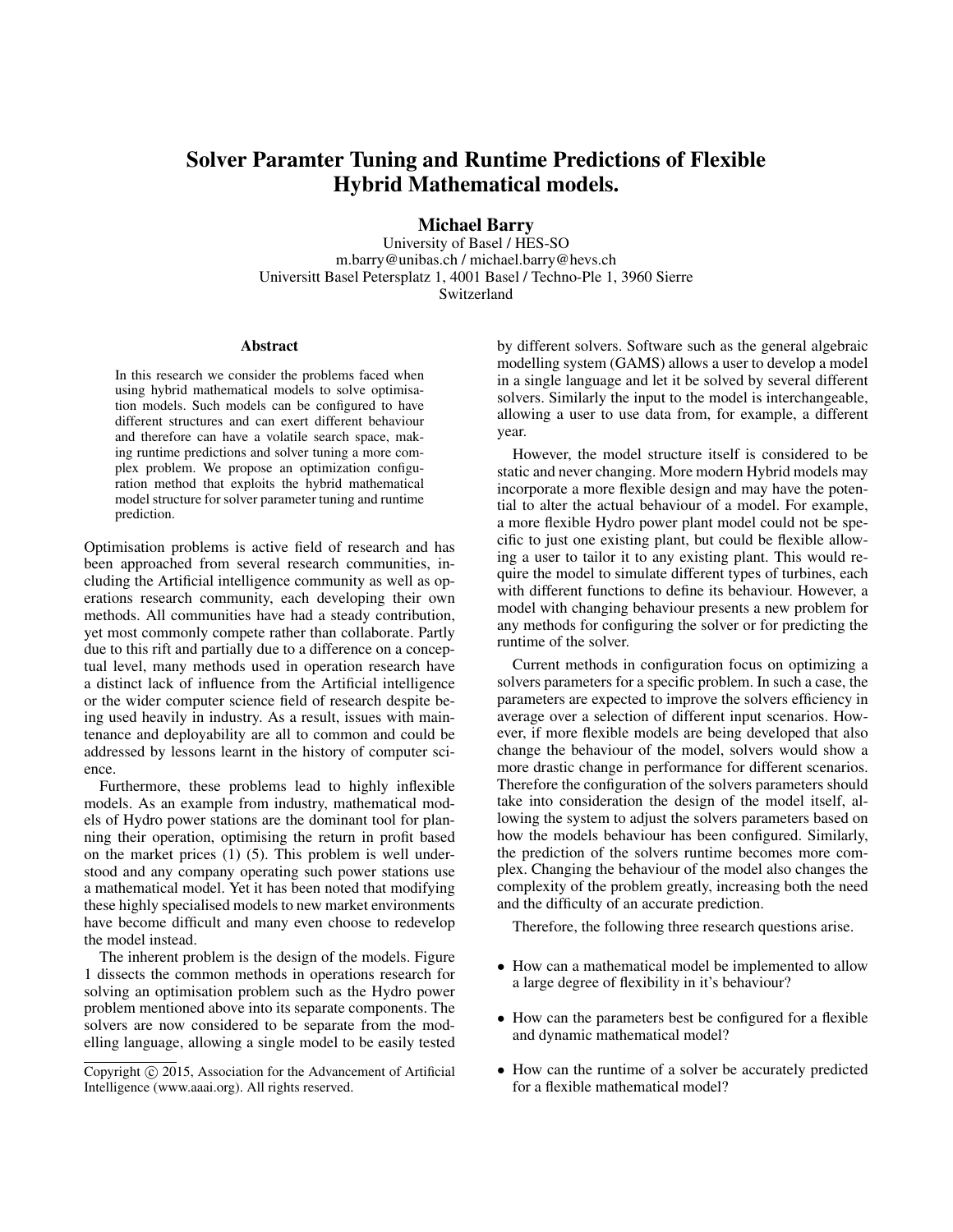

Figure 1: Graphical representation of how a problem is solved using a mathematical language and solver. Data and a model structure is input using a model language, creating a model instance. This instance can then be solved by a solver and the results are returned.

## Proposed Method

Implementing software in a way that allows continues development and maintenance is well understood in computer science. One tool used to prevent it is Object Orientated design, which splits the system into several classes (module) and allows each module address another aspect of the software. Modular approaches to mathematical modelling has been used before and many new modelling languages being developed use this concept. However, this is a strong contradiction to the standard in industry, where the more classical modelling languages dominate the field. For a successful adaptation of a modular design, the concept must be usable with classical modelling languages such as GAMS. Only once a modular approach is more widely accepted will new modelling language that assists in a modular approach be more widely accepted. It also eases the integration of new models with currently used models.

A modular approach allows each aspect to be easily replaced by reimplementing the specific class. This concept can also be used in mathematical models, by separating each component into separate modules. As an example for the Hydro power plant model, it can be separated into modules each presenting an aspect of the model, such as the intraday market, a type of turbine or an environmental constraint. How this is achieved in a mathematical language is demonstrated in Figure 1 and Listing 2.

Listing 1 shows the implementation of a module containing a function describing the storage level in a Hydro power station. A further constraint on the storage variable is contained in a separate module, described in the StorageMax.gms file shown in Listing 2. By simply importing

the file storageMax.gms, the module and its constraint is included in the model. A main file containing these import statements can then be used to easily modify the structure of the model by simply including or excluding modules.

Listing 1: Storage.gms

```
Equation
storage (i)
;
storage(i)..
storage (i) = = e=storage (i - 1)+ in flow (i)- release (i);
```
\$import storageMax.gms



−−−−−−−−−−−−−−−−−−−−−−−−−−−−−−−−−−−−−−−

| Equation      |         |                   |
|---------------|---------|-------------------|
| storage $(i)$ |         |                   |
|               |         |                   |
|               |         |                   |
| storage $(i)$ |         |                   |
|               |         |                   |
| storage $(i)$ | $=$ $=$ | $max_ - storage;$ |

The same principle can be used for aggregate functions as shown in Listing 3 to 5 and for several versions of the same constraint as shown in Listing 6.

−−−−−−−−−−−−−−−−−−−−−−−−−−−−−−−−−−−−−−−

| Listing 3: Income.gms                                   |  |
|---------------------------------------------------------|--|
| Equation<br>income_total (i)<br>$\ddot{\cdot}$          |  |
| $income\_total(i).$                                     |  |
| $income\_total(i)$<br>$=$ e $=$<br>sum(m, income(i, m)) |  |



−−−−−−−−−−−−−−−−−−−−−−−−−−−−−−−−−−−−−−−

**Equation** income ( i ) ;

 $income(i)$ ...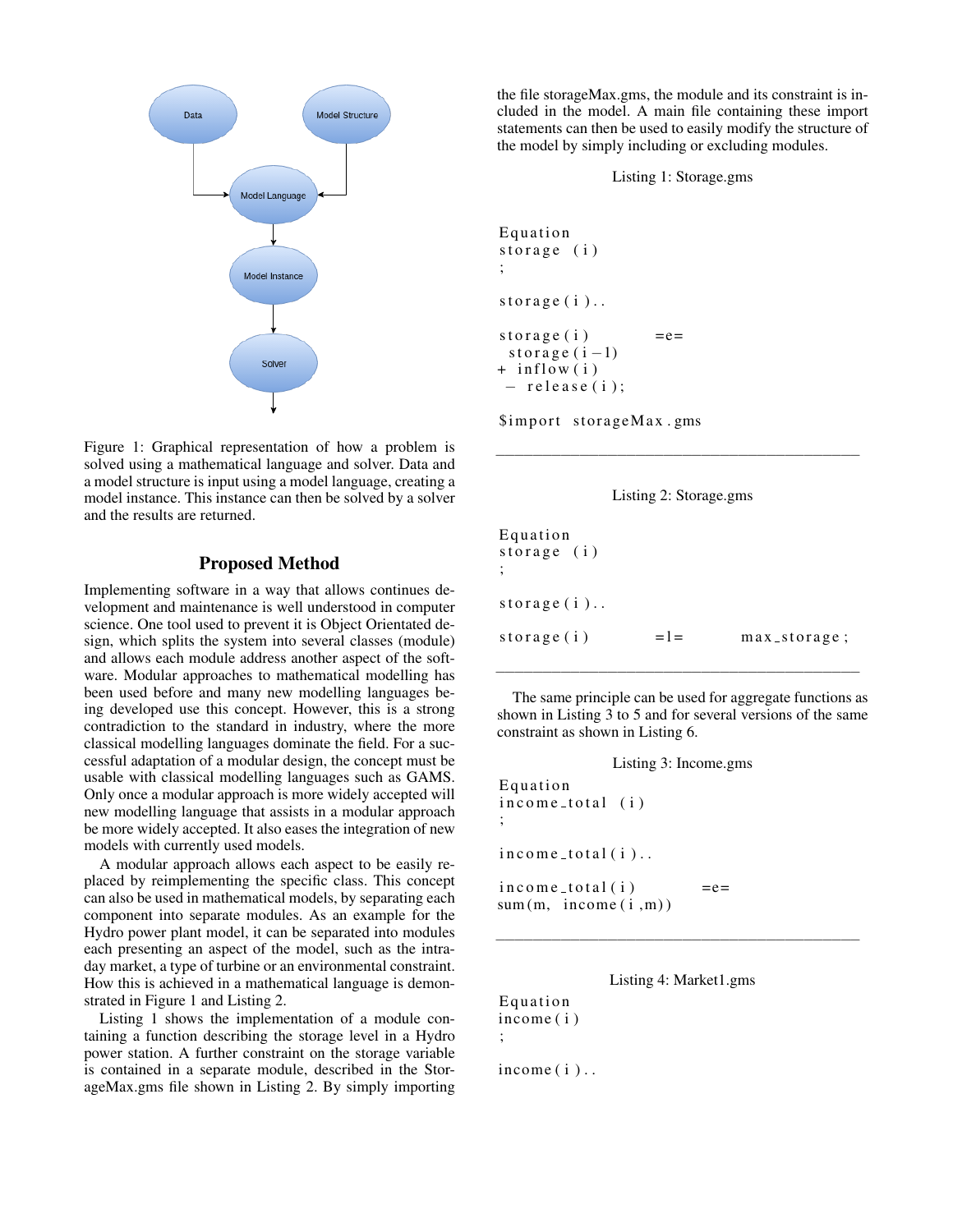```
\text{income}(\text{i}) = e=
price(i, 1) * production(i, 1)
```
Listing 5: Market2.gms

−−−−−−−−−−−−−−−−−−−−−−−−−−−−−−−−−−−−−−−

```
Equation
income ( i )
;
income(i)..
income(i) =e=
price(i, 2) * production(i, 2)
```
As shown in Listing 3, the total income is calculated by summing the income from each market. The income for each market is calculated in separate modules. By including or excluding the module market1 and market2, the market can be added or removed.

−−−−−−−−−−−−−−−−−−−−−−−−−−−−−−−−−−−−−−−

```
Listing 6: storageLoss.gms
Equation
storage (i);
storage(i)..
storage (i) =e=
storage (i - 1)+ in flow (i)- sum (m, release (i, m))- loss(i)
```
Listing 6 shows an alternative implementation of the storage module described in Listing 1 and can be used to replace the previous implementation. Altogether, these methods can be used to create a model, which allows its behaviour to be modified by simple import statements.

−−−−−−−−−−−−−−−−−−−−−−−−−−−−−−−−−−−−−−−

Instances off each module can be used to model multiple occurrences of physical objects. For example, there may be different modules for different type of turbines, such as a Pelton turbine or a Francis turbine. However, a Hydro power station may contain several turbines of the same type. Therefore several instances of a turbine may exist. The concept of instantiation is fairly simple though and can be implemented in a functional language through a set of functions and a table containing the parameters for each instance. In a similar manor, it is possible for a mathematical language.

Modules depend on others and some common sense restrictions must be respected. For example, the Hydro power model must contain a type of turbine to allow power production and a market must be available to sell the energy

produced. However, it is also possible to operate on several markets at the same time. Similarly, modules that implement the same aspect and therefore the same constraint but in a different may can only be selected once within a model, effectively creating an *exclusive or* relationship. Instances themselves are subject to restrictions, as a reservoir must be connected to a turbine or river to allow water to exit again to avoid flooding. The relationship between different modules and different instances can be captured in predicate logic and used as a validation method to determine a models validity before passing it to the solver.

As this approach combines a top down model, consisting of the mathematical model, and a bottom up model model, consisting of the validity logic, it would be considered a Hybrid model within the Operations Research community (4). Within the computer science community, this method is conceptually different and would be recognised as dependency injection or inversion of control, as the module with the desired behaviour is selected at runtime. Despite different ways of looking at it, such a design is understood and accepted by both communities.

The benefit of such an implementation is similar to those of Object orientated design, including reusability and maintainability. In addition, a new developer does not require knowledge of the entire system to update one aspect of the system. Furthermore, a model can then be configured by selecting which modules to use in a simulation (3) (2). This can allow a model to behave differently in each configuration as shown in Figure 2.



Figure 2: Graphical representation of how modules can be combined to create different configurations with different behaviours. The functions defining the model are separated into modules, which are then combined to create a model configuration.

The ability to configure the behaviour of a model sets it apart from most other model designs. Such functionality is sometime implemented to some extent utilising simple *if* statements throughout the model, such as shown in

Listing 7.

Listing 7: storageLoss.gms

**Equation** storage (i) ; storage $(i)$ ..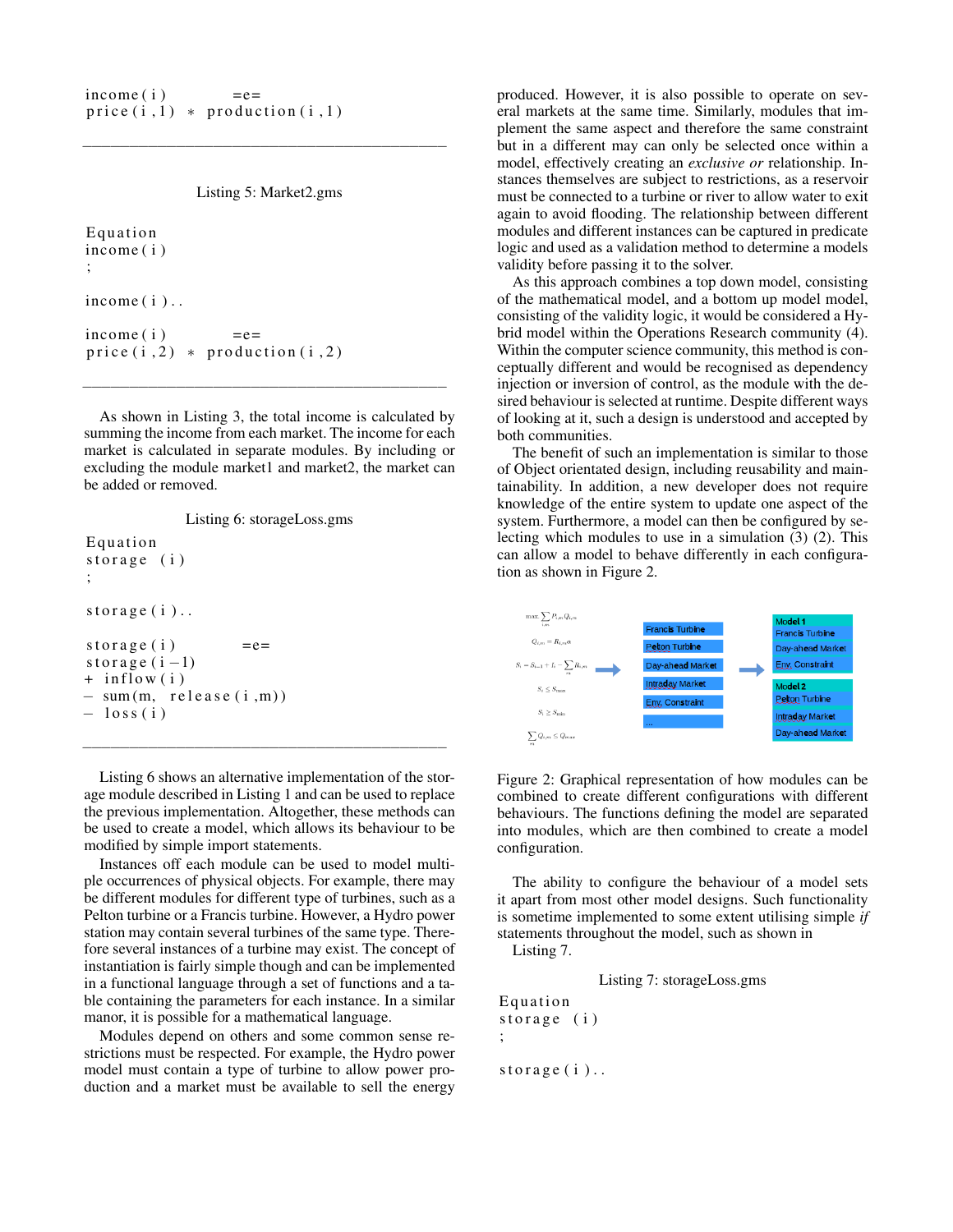| storage $(i)$                    |  |
|----------------------------------|--|
| storage $(i-1)$                  |  |
| $+$ inflow (i)                   |  |
| $-$ sum $(m,$ release $(i, m)$ ) |  |
| $-$ loss (i) \$ (include eq 1)   |  |

However, it is limited. Extensive use of such statements result in the model being riddled with if statements making it unreadable. In addition, each flexible aspect must be implemented manually rather than being inherently flexible by design. By using a modular approach instead it separates this logic from the functions, adding a layer of abstraction.

−−−−−−−−−−−−−−−−−−−−−−−−−−−−−−−−−−−−−−−

The resulting model would result in a large degree of flexibility, but will also result in varying complexity. Based on which and how many modules are selected at runtime, the runtime of the solver can vary greatly. Predicting the runtime of the solver can be done using machine learning methods (6). However, predicting the runtime of the solver becomes more difficult when using a model with changing behaviour. In a standard model, the search space is relatively stable compared to the proposed model. Different inputs will only modify the search space to some degree, while changing the the number of constraints and the constraints themselves changes the search space drastically.

However, there is some knowledge that can be extracted from the model structure itself and can then be used to more accurately predict the runtime. Simply using the number of modules can already help in estimating the complexity of the model as shown in Figure 3 and further information on how each module depends on the other and the validity logic contains useful knowledge of the models structure. Overall, there are many candidate features which may prove to be a good indication of the models runtime.

Using methods from machine learning such as a correlation matrix and a neural network, the best features could be selected and their relationship to the models runtime could be learned. Depending on which features are the most viable, this method could potentially also be viable for more modules or even entire models that the neural network has not been trained on. This could possibly be used as a global tool rather than being limited to a specific model. The features to be selected and their relationship to the runtime must be examined in a set of experiments. Additionally, how well the relationship can be learned and the extent to which this method can be used for unknown modules must also be investigated.

Most solvers such as the IBM CPLEX solver have several parameters that can be fine tuned by the user to boost the solvers performance for a specific problem. Parameters can modify the heuristics, probing, cutting and much more (7). Automatic configuration of these parameters has been studied to a great extent (7) and is even included in some solvers functionality. However, they do not considered a flexible model structure.

Therefore, a tuning process would have to be applied each time the structure changes. Again, knowledge from the models structure could be used to help tune the parameters for a specific structure. How much the optimal parameters for each structure vary, the performance increase and which parameters to modify must be tested in a set of experiments. Additionally, the correlation between models structure and the parameters as well as how well this relationship can be learned will have to be investigated.

The resulting system would allow a model to be configured for many different scenarios and can generate an ideal parameter configuration and runtime prediction for that scenario before being executed.

### Experiments

A fully functioning prototype demonstrating the feasibility and the benefits of a model developed though a modular design will be developed. As a case study, a model of a Hydro power station is developed that has the flexibility to simulate several market and investment scenarios. Due to its flexibility, it will not be tied to a specific power plant but rather be general and can be configured for any hydro power plant. It is hoped that such a model can be used as a example for modular design and can be continuously updated and integrated with other models.

The results of the previously mentioned experiments will demonstrate how such a design can assist in predicting the runtime of a flexible model. In addition, they will determine which features of the model structure is best suited for an accurate prediction for the solvers runtime. Knowledge can be extracted from the modules themselves, such as in the most simple case the number of functions within the model, as well as their relationship with other modules, such as how many variables are shared between the modules. It is hoped that a set of features can be selected that are easily extracted from a model to allow this method be applied to modules or entire models that are not contained in the training set.



Figure 3: Initial results of running different model configurations. It shows how a simple parameter such as the number of modules has a correlation to the runtime of the model.

Therefore, it would allow this method be used on any model that follows the same design pattern. The success of this experiment relies on if general features for each module can be used, or whether the system has to learn the impact that each module has on the complexity of the model. If the latter is the case, the system would have to train on